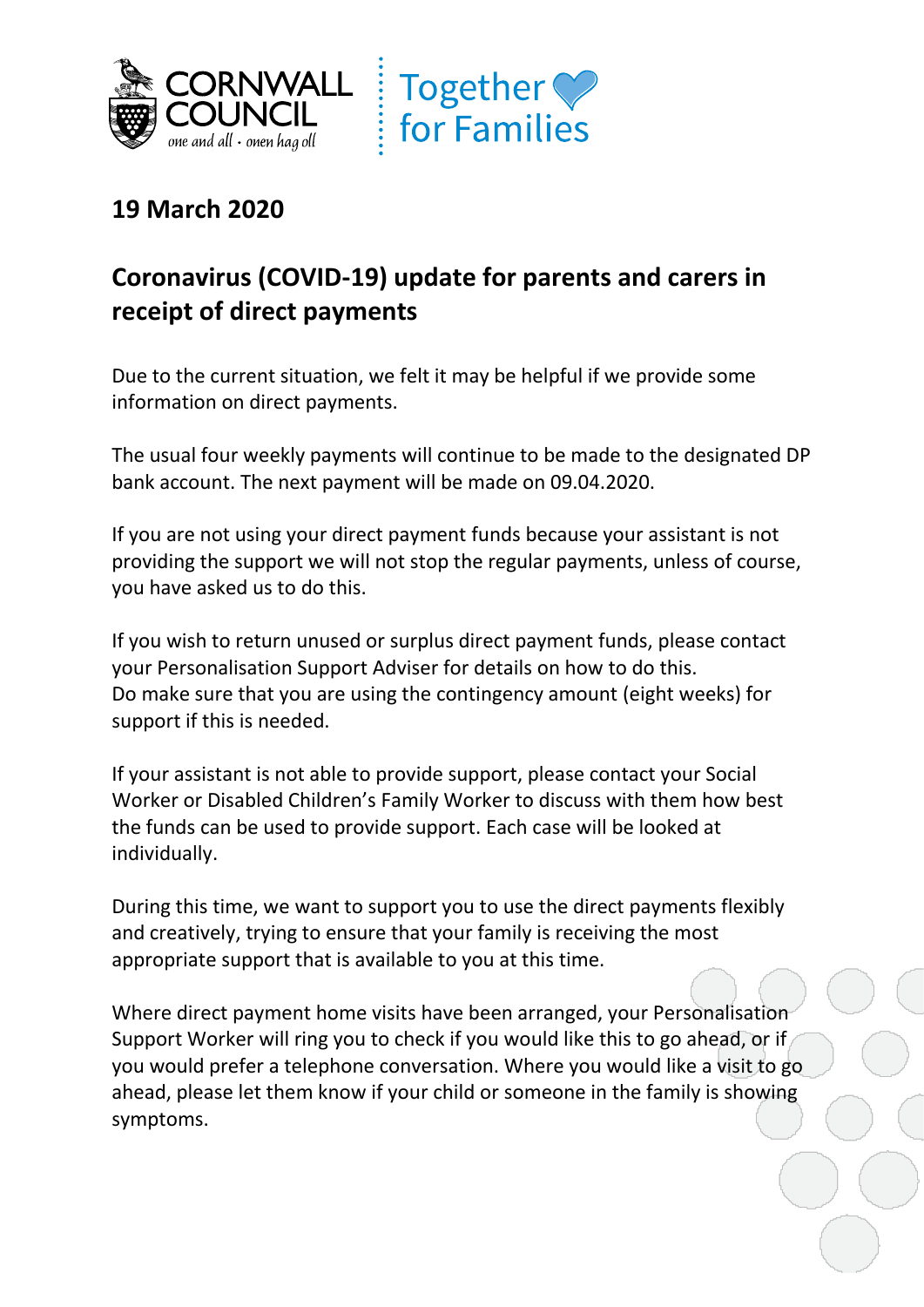These include:

a high temperature – your child or you feel hot to touch on your chest or back a new, continuous cough – your child or you have started coughing repeatedly

If your child, someone in your family, your Personalisation Support Advisor or a member of their family have any of these symptoms the visit will be postponed.

If a review is due and you do not want visits at the moment we will work with you to identify how best to support you, this could be via phone calls or skype. If you are the employer of personal assistants, please see information below:

Self-isolating employees are legally defined as being unfit to attend work. They should, therefore, notify you of their intention to self-isolate in accordance with your sickness and absence procedures.

They have the right to remain away from work for 14 days from the symptoms becoming known. You can find detailed Government guidance on staying at home due to a possible Coronavirus infection at [Gov.uk](https://www.gov.uk/government/publications/covid-19-stay-at-home-guidance) website.

As the employee is considered to be unfit for work, they are entitled to statutory sick pay (if eligible) from day one of the absence. Employees and workers must receive any Statutory Sick Pay (SSP) due to them if they need to self-isolate because of coronavirus.

Statutory sick pay is payable to employees who:

- are employees or workers (includes zero hours and casual workers) and have earned on average £118 per week over the last 8 weeks, and - have given you the correct notice.

If the employee is not eligible you must provide them with the SSP1 form to explain why which will allow them to present a claim for possible benefits. You can find the full eligibility for SSP at [Gov.uk](https://www.gov.uk/statutory-sick-pay/eligibility) website[.](https://www.gov.uk/statutory-sick-pay/eligibility)

Statutory sick pay is paid at a rate of £94.25 per week, rising to £95.85 from 6th April 2020.